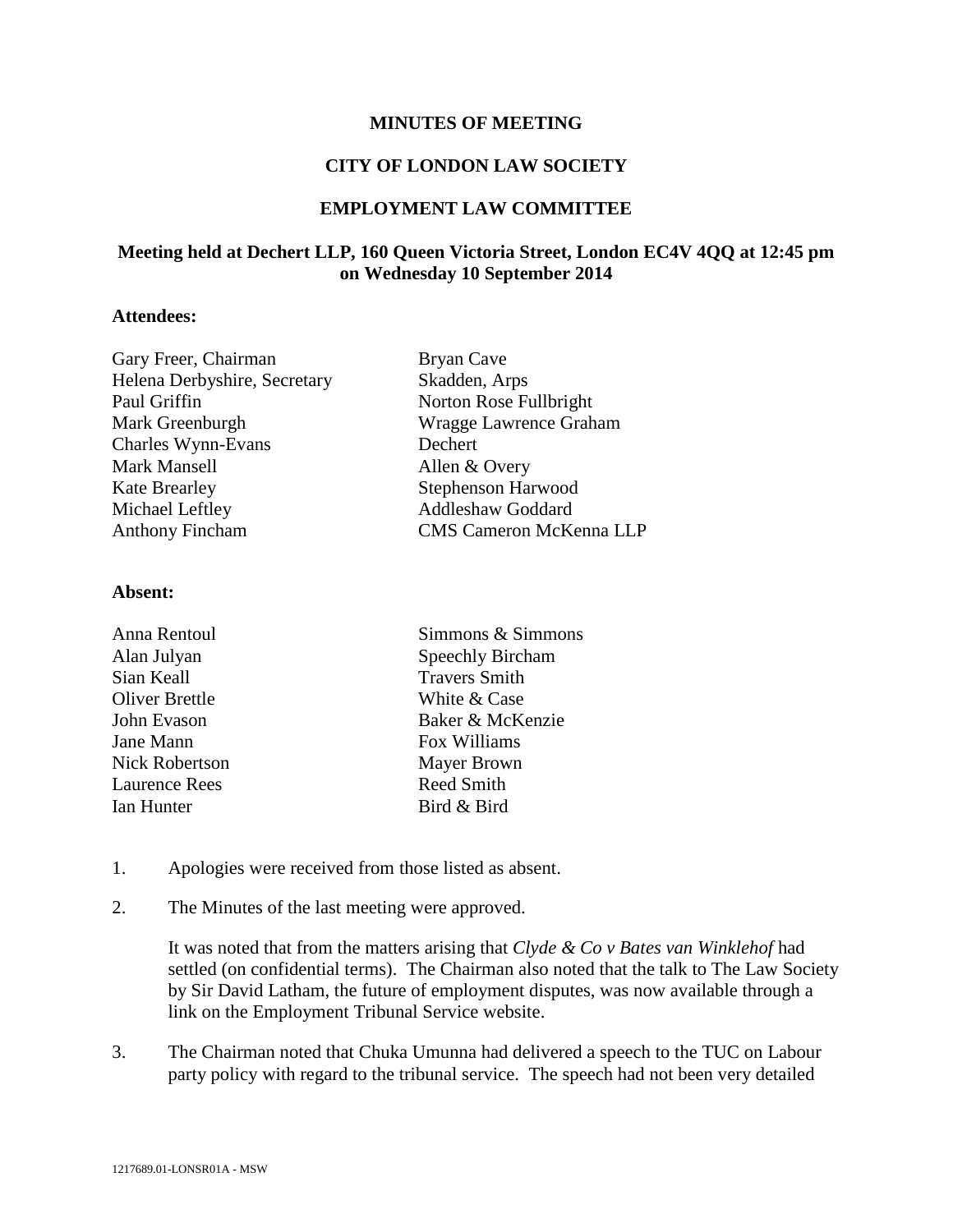but he had said that a labour government would review (as opposed to abolish) tribunal fees.

### 4. Case law.

In *Prophet v Huggett [2014] EWCA Civ 1013,* the Court of Appeal had now considered whether the High Court should have enforced the 12 month non-compete restriction which, on its face, offered the employer no protection. In the Committee's previous meeting we had considered the High Court's unusual decision to enforce the covenant. The Court of Appeal had confirmed the Committee's view and that this was not only unusual but also impermissible. It was felt that this was the right outcome of the case. The Court of Appeal had drawn a distinction between (a) clauses that were just ambiguous, in which case the Court should prefer the construction of the clause that would make it enforceable and (b) provisions that were just so unclear that they did not make sense and would not work. In the decision the Court had not referred to *Arbuthnot* line of cases covering commercially agreed terms. The Committee was unaware of any further appeal of this decision.

*One Step Support Limited v Morris-Gardner [2014] EWCA 2213 (QB)*. The case applied to restrictive covenants on the sale of a business. The First Defendant was a director and owner of the Claimant and the Second Defendant was her civil partner and an employee. Both had entered into agreements not to compete with or solicit clients or customers of the Claimant for a three year period. There had been a blatant breach of the covenants by the two defendants. Philips J had said, without referring to much case law, that this was a classic case for *Wrotham Park* damages: the damage was difficult to quantify but the Claimant had clearly suffered loss. The Judge found that it would be just for the Claimant to have the option of recovering damages in the amount which might reasonably have been demanded for releasing the defendants from their covenants ("Wrotham Park" damages). This contrasted with the decision in *BGC v Rees*, part of the BGC, Tullett Prebon saga. In that employment case Wrotham Park damages had been refused where the Claimant had tried and failed to establish any loss. It was noted that the facts had been different in each case but each had apparently gone with the merits. The Committee considered whether awarding Wrotham Park damages might become a trend but it was felt that this would be the case in only the most exceptional circumstances. It was thought that the BGC view would be more likely to be followed in the employment context. The One Step case was more like a failure of consideration (in the context of the sale of a business) but the merits were a huge factor in the outcome. It was difficult to see how Wrotham Park damages could be claimed if the conduct was not sufficiently exceptional to enable an account of profits. It was noted that the One Step case is being appealed and has been listed between January and May 2015. The Committee was referred to a blog by Simon Devonshire on the 11 KBW website for a review of the law relating to Wrotham Park damages.

*Brogden and Reid v Investec Bank PLC [2014] EWHC 2785*. This case addressed whether a bank was required to act rationally in calculating the bonus pool available for distribution to its employees. The bank's argument was that they had agreed a broad formula for bonus by reference to economic value added ("EVA"). Leggatt J had found